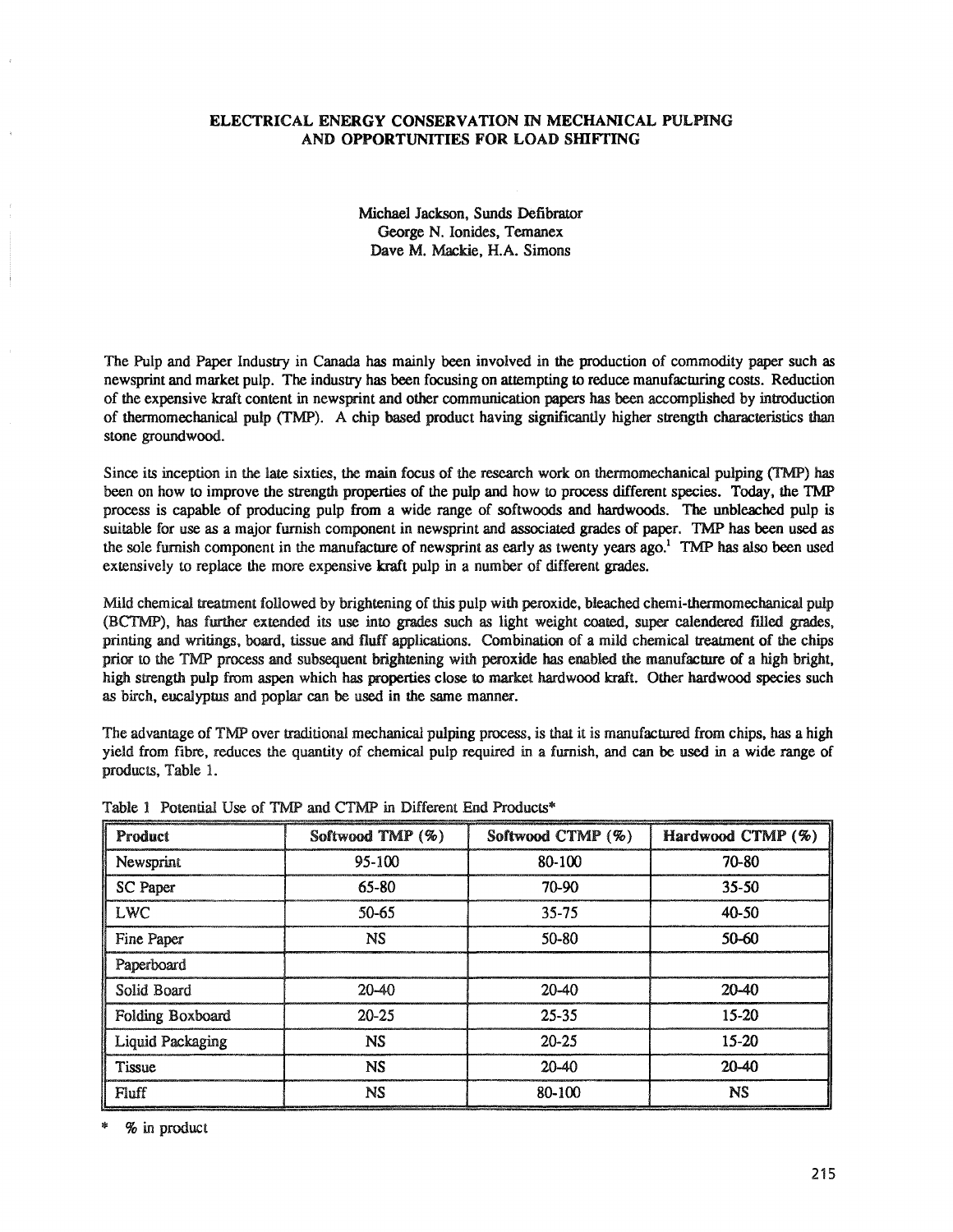The major drawback is that the manufacture of TMP requires significant quantities of electrical energy to comminute the wood chips into a useable pulp. This energy requirement is over 30% higher than for stone groundwood (SGW) and also higher than most other mechanical pulping processes, Table 2. This represents a major cost component in the manufacture of TMP particularly as electrical rates spiral upwards. In the past several years, considerable effort has gone into understanding the underlying mechanism behind the high energy consumption in the refining process and on how to reduce the energy input while maintaining pulp quality.

| <b>pecies</b>  | <b>Process</b> | Energy kWh/t |  |
|----------------|----------------|--------------|--|
|                | SGW 60 ml CSF  | 1650         |  |
| <b>Spruce</b>  | TMP 80 ml CSF  | 2350         |  |
|                | SGW 60 ml CSF  | 1480         |  |
| <b>Hemlock</b> | TMP 80 ml CSF  | 2150         |  |
|                | SGW 60 ml CSF  | 1850         |  |
| Pine           | TMP 75 ml CSF  | 3290         |  |

Table 2 Energy Requirement for Different Species

A number of different approaches have been evaluated during recent years to reduce the energy consumption in mechanical pulping. These have included:

- chemical pretreatment;
- electron beam bombardment of chips;
- inlet or blowline consistency control;
- plate design modifications;
- increased refmer throughput;
- increased refiner angular velocity;
- post refining;
- high consistency screening;
- thermo-pulping.

The more important of these approaches are discussed below.

## CHEMICAL TREATMENT

Chemical treatment of chips prior to refining has been studied in depth over the last decade. The main focus of most of these studies has been to extent the useful range of the species treatable by the TMP process and also to broaden the product spectrum for the use of this type of pulp.2 With softwood species, impregnating the chip with a chemical such as sodium sulfite results in improved brightness and enhanced strength properties of TMP pulps. It also results in lower debris but usually increases the long fibre content, reduces the scattering coefficient and increases the energy requirement for a given drainage level. It has been found that treatment of a TMP or the screen rejects from a TMP with alkaline sodium sulfite at elevated temperature and pressure will significantly improve the bonding potential of the pulp and also result in a significant decrease in energy to obtain a given drainage.<sup>3,4,5</sup> These processes have been widely tried and developed in mills but have not been widely accepted because of:

- increased effluent load;
- dissolved organic carry over to the paper machine with subsequent adverse impact on pulp drainage;
- decreased opacity of the resultant pulp is due to the improved retention of fibre length and increased bonding of the pulp.

The dramatic decrease in energy in this process was attributed to the chemical modification of the fibre surface, substituting chemical "energy" for mechanical energy. It resulted in a minor yield decrease and to fibre modification brought about by the fibres being subjected to high temperature and pressure.. In one experiment when the chemical was shut off a significant energy reduction was observed but the pulp was very dark because of the long retention time in the system at elevated temperature.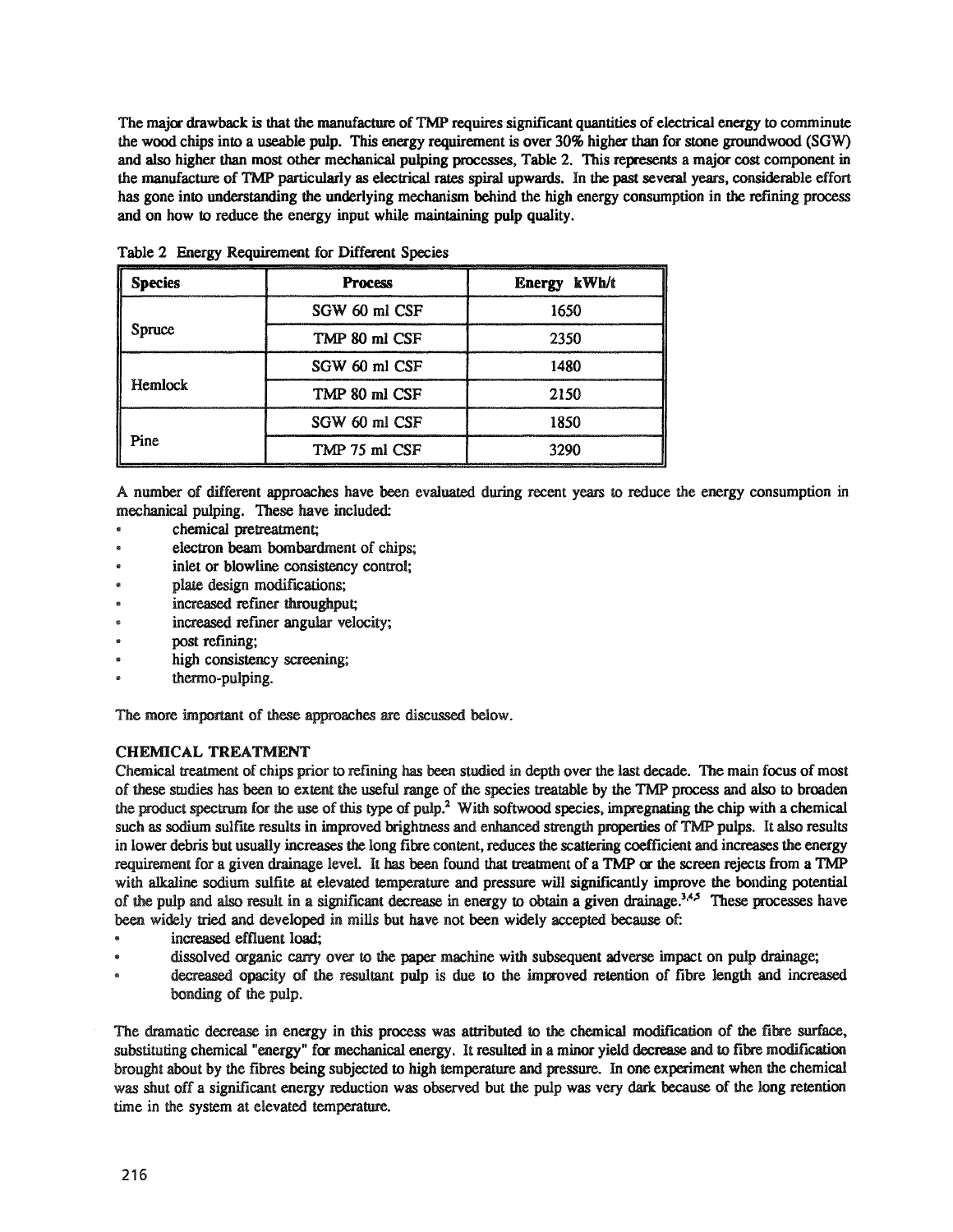### Increased refiner throughput

Overhung refiner plates have been used for a number of years in the industry to obtain improved pulp quality and reduced debris. To obtain desirable quality with overhung plates it was necessary to increase throughput and this combination of overhung plates and increased throughput reduced the energy requirement for a given freeness and quality by 100 kWb/t or about 5%.

A significant increase in the throughput resulted in a decrease in overall energy requirement of 200 kWb/t while maintaining pulp quality and freeness. This occurred on a commercial refiner system in N. America without using overhung plates.

### Increase in angular velocity or high intensity refining

The initial concept for "high intensity refining"<sup>\*</sup> came from the observation that in Europe there was a significant difference in the pulp quality from single and double disc refiners.<sup>6</sup> This was not observed to the same extent in North America. The reason for this difference is that in Europe, the single disc refiners rotate at 1500 rpm while in the double disc refmers both disc rotate at 1500 rpm. Thus a fibre between the discs of a double disc refiner is subjected to 3000 rpm. In North America, the single disc refiners rotate at 1800 rpm while the double disc refiners rotate at 1200 rpm: the difference between the two systems is 1800 rpm verses 2400 rpm, Table 3..

|                             | N. America<br>rpm | <b>Europe</b><br>rpm |
|-----------------------------|-------------------|----------------------|
| <b>Single Disc Refiners</b> | 1800              | 1500                 |
| Double Disc Refiners        | 12M               | 1500                 |
| Fibre Experiences in DD     | 24M               | 3000                 |

Table 3 Comparison Between Europe and North American Refming Systems

A detailed study by the Finnish Research Institute,<sup>6</sup> found that the energy consumption in a single disc refiner was higher than in a double disc refiner and that increasing the rotational speed of both single and double disc refiners reduces the energy consumption.. These changes in rotational velocity affects the following parameters:

- bar passing frequency;
- bar velocity and impulsive force;
- centrifugal forces within the refiner plat gap..

Naturally the design of the plates will also have an impact on the above parameters, such that the number of bars will affect the impact or impulse frequency and the loadability and degree of filling of the segments.

As the speed of rotation of the refiner increases the centrifugal forces increase. The centrifugal force is considered as the force that transports the wood material into and out of the refining zone. To a lesser extent this force also pushes the fibres towards the bars. Simply changing the bar impact frequency by increasing the number of bars appears to have the opposite effect of slightly increasing energy.

Thus it was concluded that by increasing the rate of rotation in both single and double disc refiners energy can be saved with greater potential of energy saving in the single disc machine. Increasing the rate of rotation from 1500 rpm to 1800-2000 rpm would mean a energy saving of about 5% for a double disc refiner and 10% energy saving for a single disc refiner. This is assuming that the tear strength can be kept constant. Most of the experimental work indicated that a loss of tear strength stemming from fibre length reduction at a given drainage occurred with increased rotational speed.

<sup>\*</sup> High intensity refining may be a misnomer as increased rotation angular velocity for a given bar segment pattern decreases the energy input per impact, thereby reducing the refining intensity.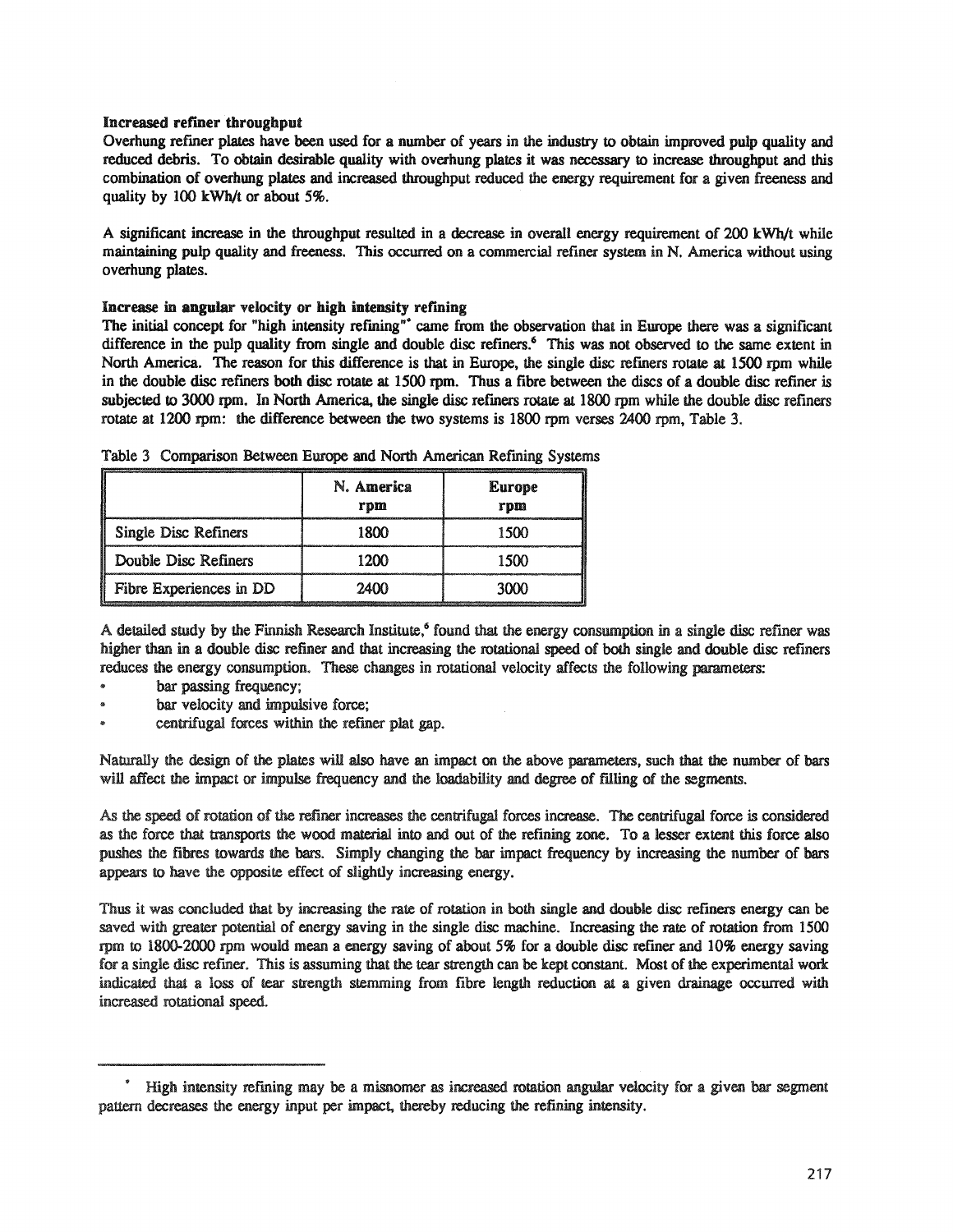Subsequent work by Strand et al<sup>7</sup> investigated the effect of production rate on energy consumption concluded that as production rate increased in a refiner, energy consumption decreased by as much as 25% to obtain a given drainage. They argued that with a single stage conical disc CD refiner that increasing the rotational speed from 1500 rpm to 1800 rpm resulted in no energy saving unless this was accompanied by an increase in production rate. As the disc rpm is increased there had to be a corresponding decrease in plate gap to hold the pulp between the plates because of the increase in centrifugal forces. (Other authors<sup>8</sup> have reported a significant drop in plate gap at a given specific energy when going from 1200 to 1800 rpm.) Their data indicated at a constant production rate and at a given production rate and freeness there was no power saving, Table 4.

|                         |            | 1500 rpm | 1800 rmp |
|-------------------------|------------|----------|----------|
| No of Tests             |            | 91       |          |
| <b>Freeness</b>         | ml         | 175      | 175      |
| <b>Shives</b>           | oj,        | 0.89     | 0.92     |
| Tensile Index           | Nm/g       | 31.9     | 31.5     |
| Tear Index              | $mN.m^2/g$ | 77       | 77       |
| <b>Scattering Coeff</b> | $m^2/kg$   | 44.6     | 44 I     |
| <b>Production Rate</b>  | ADMt/d     | 77       | 77       |
| Specific Energy         | kWh/ADMt   | 1892     | 1900     |

Table 4 Effect of Refiner Speed on Energy Requirement to Produce 175 ml Freeness at a Constant Production Rate on a CD Refiner

At an increased production rate, there was an decrease in energy at the higher rotational speed but also increased shive level Table 5.

Table 5 Pulp Quality Comparison at 175 Ml Freeness for a Single Stage, Conical Disc Refining Operated at 1500 and 1800 rpm

|                        |            | 1500 rpm | 1800 rpm |
|------------------------|------------|----------|----------|
| Number of Tests        |            | 91       | 31       |
| <b>Freeness</b>        | ml         | 175      | 174      |
| <b>Shives</b>          | q,         | 0.89     | 1.3      |
| Tensile Index          | Nm/g       | 31.9     | 30.3     |
| Tear Index             | $mN.m^2/g$ | 7.68     | 7.63     |
| Scattering             | $m^2/kg$   | 44 G     | 45.2     |
| <b>Production Rate</b> | T/hr       | 7.7      | 9.4      |
| Specific Energy        | kWh/ADMt   | 1892     | 1687     |

## Rotational speed effects on Single and Double Disc Refining

For double disc refining, Sundholm et al observed that increasing the rotational velocity of the refining device in the range 600-1900 rpm reduced the specific energy requirement to achieve a certain level of freeness. More specifically, refining chips to a pulp of 150 ml CSF at a rotational speeds of 1200, 1500, 1800 rpm required specific energy input levels of 1900, 1750, and 1600 kWb/BDMt respectively. With regard to pulp quality, increasing the rotational speed in this range resulted in reduced shive content and reduced long fibre content, the latter causing an observable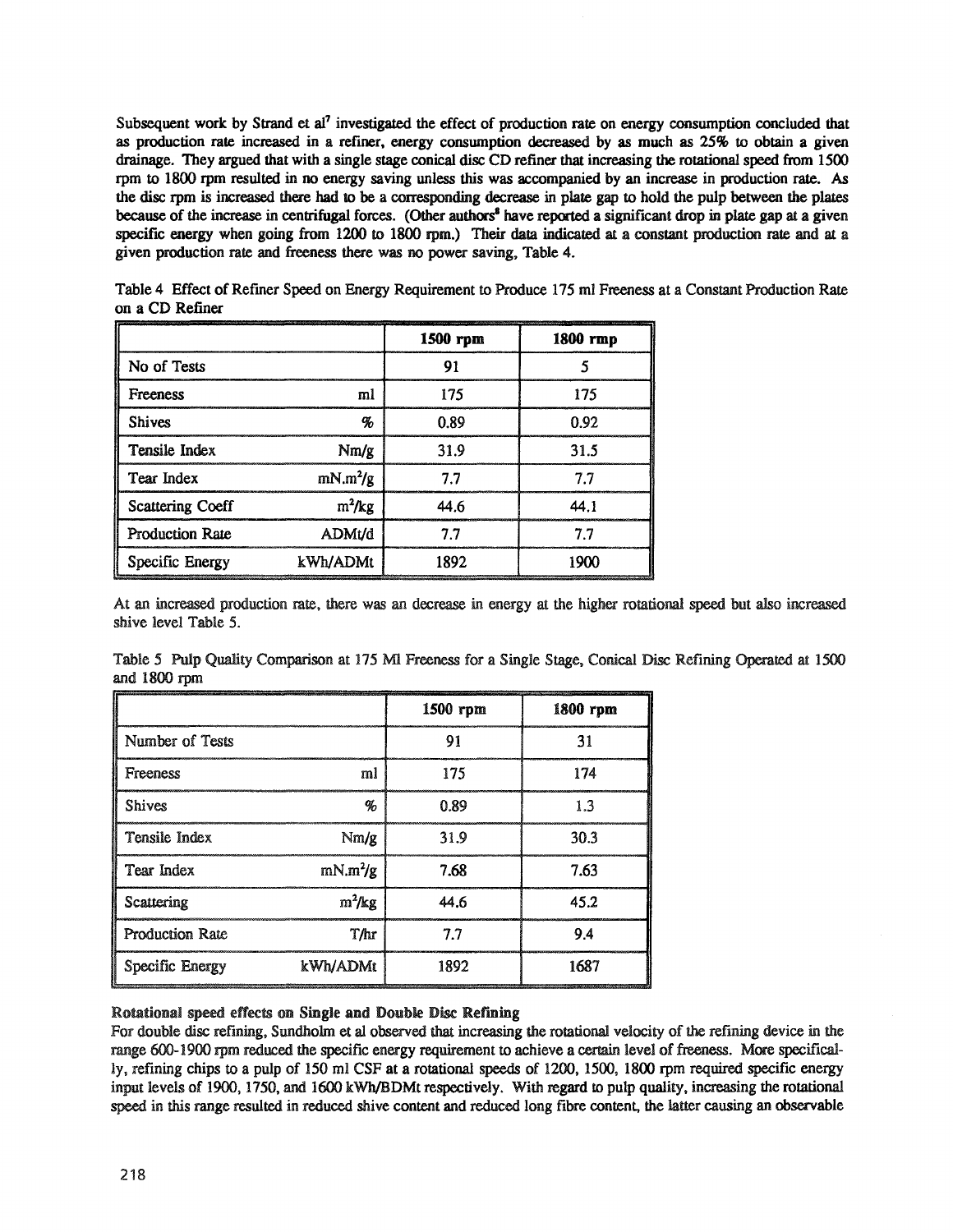reduction on the tear index of the pulp. While increase rotational speed did not appear to impact at all on the tensile strength of the pulp. It resulted in an increase or improvement in light scattering coefficient.

In the case of single disc refining, recent trials carried out in Europe have indicated that increasing the rotational speed of the primary refiner from 1800 rmp to 2400 rpm at constant production rate in a two stage TMP system resulted in energy saving of about 15% for refining to a secondary discharge freeness of 150 ml CSF, but only at the expense of certain quality aspects. Although the higher primary rotational speed resulted in pulp having improved density (8%) and scattering coefficient (6%), the pulp exhibited a significant 15% decrease in fibre length and corresponding 8% reduction in tear index. In addition, the burst and tensile indices if the pulp were both decreased by 12%. Some of these negative aspects could probably be rectified to some degree by appropriately modified segment design. In the meantime, quality reductions of these orders of magnitude are unacceptable.

Trials have been performed on a TMP system in Canada where one disc on a double disc refiner has had its rotational speed increased. Data from these trials have not been released but the unofficial word is that there was an energy reduction but a corresponding loss in pulp quality. At energy reductions of about 5% pulp quality is not an issue.

Hence the energy reduction obtained by a mill will depend on its particular situation. If the mill has already increased production and decreased energy, then the additional reduction in energy due to increased rotational speed will be about 5%. If the refiner system cannot increase through put even with the increase in rotational speed then the energy reduction will be negligible. If the mill can increases throughput and rotational speed at the same time then the energy reduction claimed may be as high as 25%. Opinions on the resulting quality differ however and quality will ultimately represent a deciding factor on refiner speed up.

#### Post refining

Post refining has been used in the industry for a number of years especially on mechanical pulps being used in the manufacture of specialty papers such as telephone directory, soft calendered and light weight coated grades. Post refining was recognized as having the ability to reduce debris and the overall fibre length. In this process certain strength properties of the pulp were reduced, particularly fibre length and tear strength. Recirculation around the refiner was required and the no load power on these original post refiners accounted for almost 50% of the connected horsepower. Newly designed post refiners enabled their installation with no recirculation on a stock going to the paper machine, Figure 1. This, coupled with improved control of the refiner, reduced no load power demand, and plate design has resulted in a reduction in energy demand for a given freeness, of about 200 kWh/t.<sup>9</sup> This reduction has been obtained at reduced debris levels but with little or no loss of in physical strength properties, Table 6.

Figure 1 Post Refining of TMP

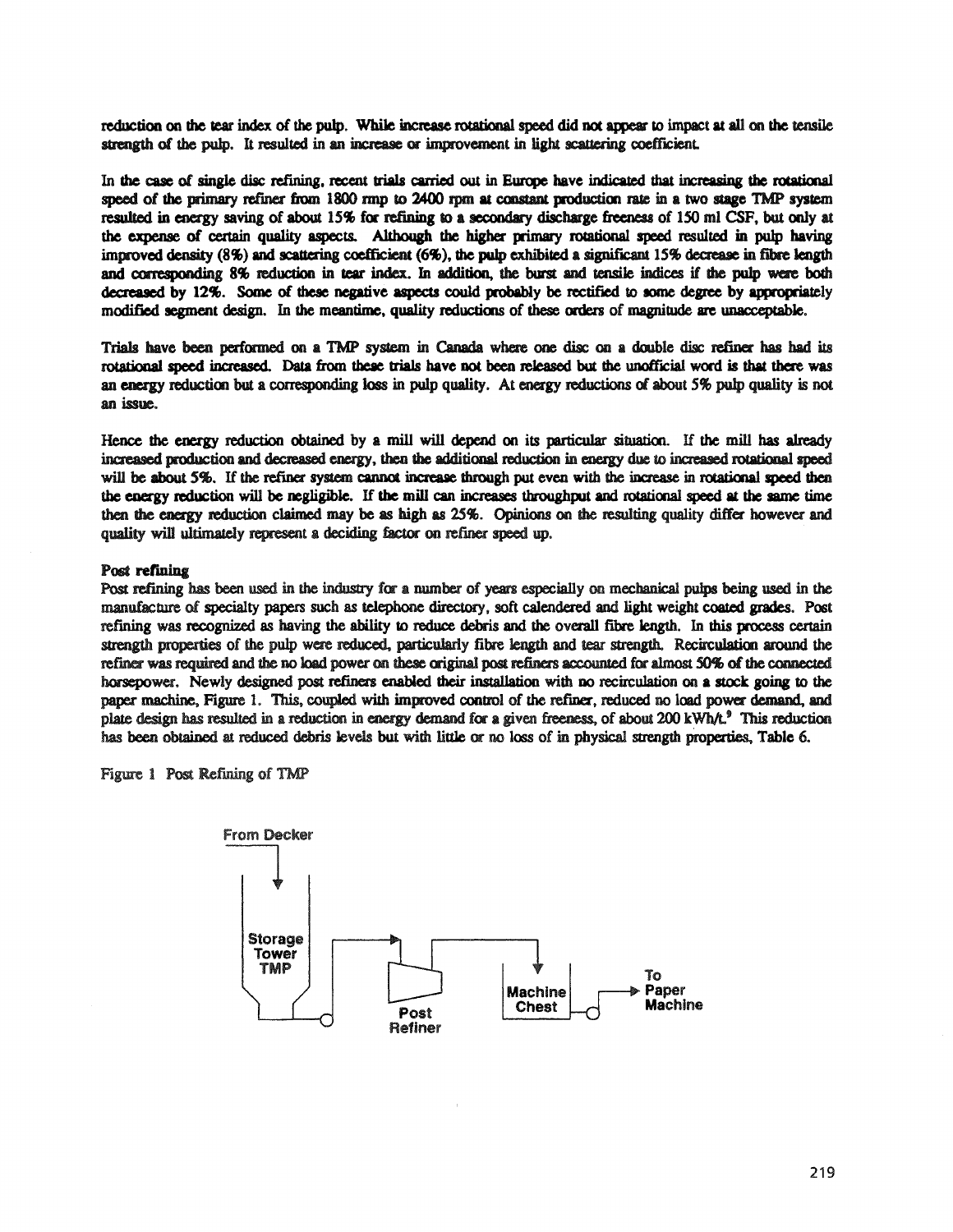Figure 2 Reject Refining of TMP

# A. **Old** System



# **B. New System**

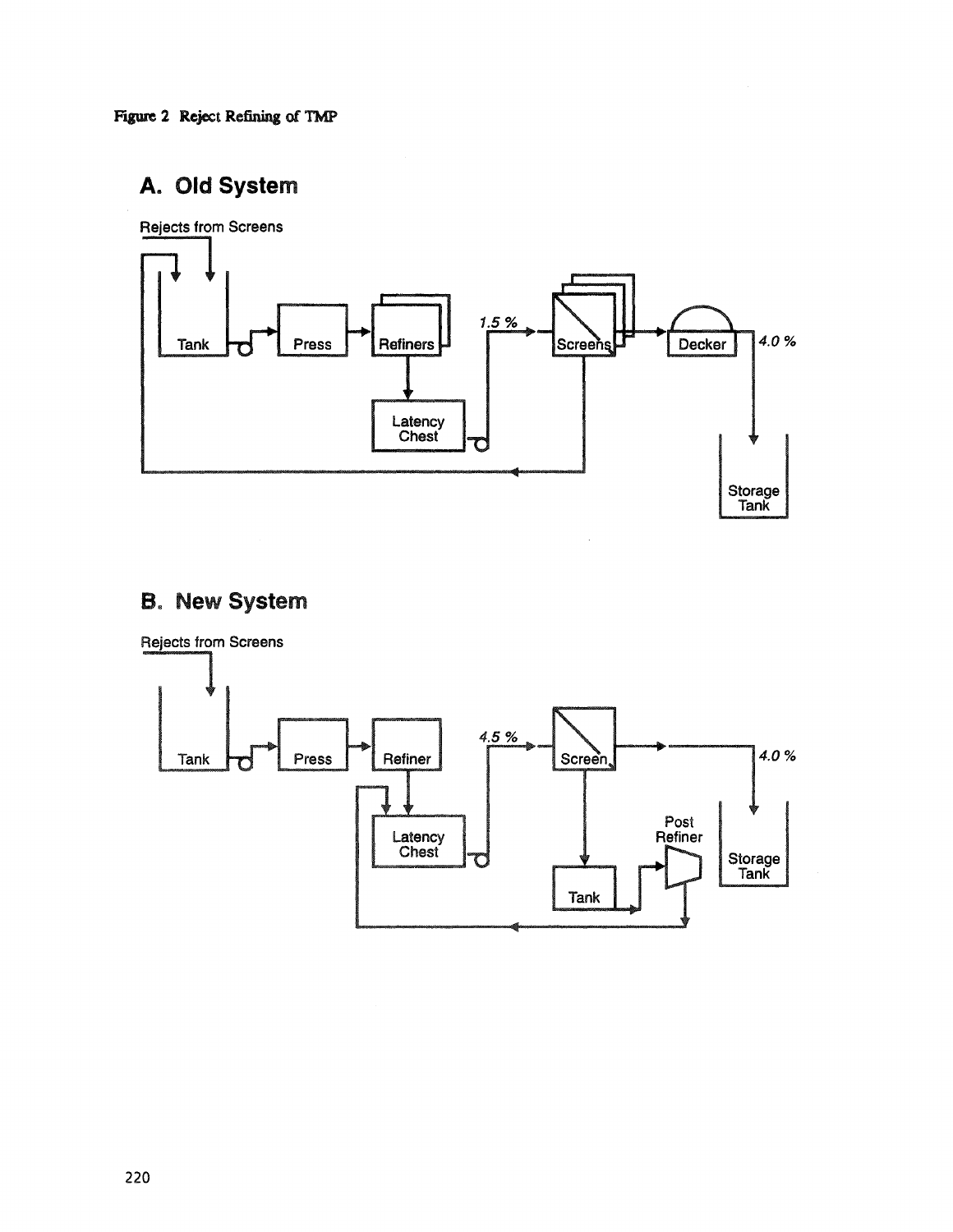| <b>Properties</b>  |                       | <b>No Post Refining</b> | <b>With Post Refining</b> |
|--------------------|-----------------------|-------------------------|---------------------------|
| Energy             | kWh/T                 | 2000                    | 1850                      |
| <b>Freeness</b>    | ml                    | 116                     | 110                       |
| <b>Burst Index</b> | kPa.m <sup>2</sup> /g |                         |                           |
| Tear Index         | $mN.m^2/g$            |                         | 82                        |
| Debris             | q,                    | 0.11                    | < 0.05                    |

Table 6 Influence on Physical Strength Properties of Post Refining

Recently a new high consistency screening system (4-5% consistency) on a reject system was installed in a commercial plant. Rather than recirculate the rejects from this screen back through the reject fermer, they were processed through a post refiner, at about 4% consistency and then re-screened, Figure 2. This approach saved over 200 kWh/t in refming energy. Furthennore, because the screening was performed at high consistency, the mill was able to shut down one of the reject refiners and two old deckers, thereby eliminating saving the high maintenance cost of operating this equipment. Greater energy savings are possible by extending this low consistency approach in one of the following two ways:

- installing low consistency refiners possibly in series to perform all the refining of the rejects;
- terminate the high consistency refining at higher freeness then that currently practised and install one or more stages of low consistency refining prior to the screening process.

Recent work on production of hardwood pulps has indicated that a very suitable pulp can be produced by refming in the initial stage at high consistency followed by refining at  $4\%$  consistency.

## Thermo-pulping

Thermo-pulping is a new process which has been recently developed in Europe which claims up to 30% reduction in energy.

The softening effect of wood lignin at elevated temperatures has been understood for a long time.. At temperatures above the softening temperature, the forces to cause rupture in the wood structure decreases significantly.<sup>10</sup> While this phenomenon has been utilized effectively in the manufacture of fibreboard, $^{11}$  Figure 3, the production of a mechanical pulp for printing and writing grades by preheating chips to temperatures exceeding the softening point of lignin prior to defibratioo has resulted in high energy consumption and relatively poor optical properties with regard to brightness and scattering coefficient.<sup>12</sup> The main reason for this is related to the difficulty in creating fine material of suitable quality from the fibres that have initially been separated in the lignin rich middle lumella.<sup>13</sup> The fibres tend to be coated with a layer of this hydrophobic lignin material. However, many extensive studies now show that the difference in light scattering coefficient between different types of mechanical pulps can be related to differences in the quality of the long and intermediate fibre fractions. Long fibres created under conditions where the lignin is well softened, will exhibit low light scattering or specific swface area. This does not appear to be changed in a sufficiently effective manner by subsequentrefming. It thus appears vital importance to make the initial separation of the chips into fibres under conditions which avoid the production of too many intact fibres having smooth hydrophobic surfaces in order to manufacture a high quality printing grade pulps. Once a primary pulp having suitable surface characteristics has been produced, Table 7, the temperature at which second stage refining is conducted can be increased well above the softening point of wood lignin in order to take advantage of the lower fracture strength of the wood structure at the higher temperature.

It ought thus to be possible to establish the fmal pulp properties in a primary refining stage after preheating the chips to a temperature below the softening point of the lignin and then achieve energy saving by conducting the second stage refining at a temperature well above the softening point of the lignin.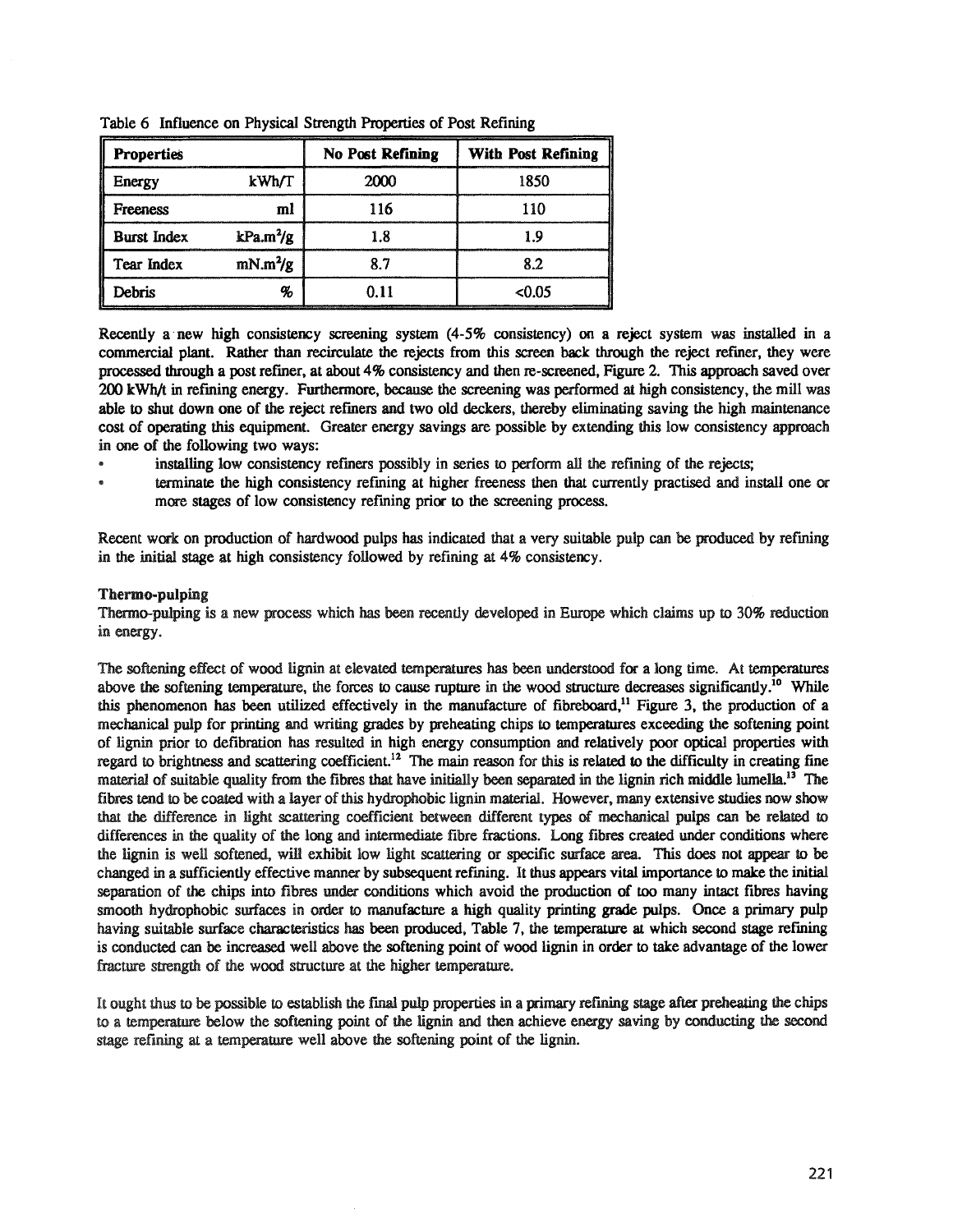

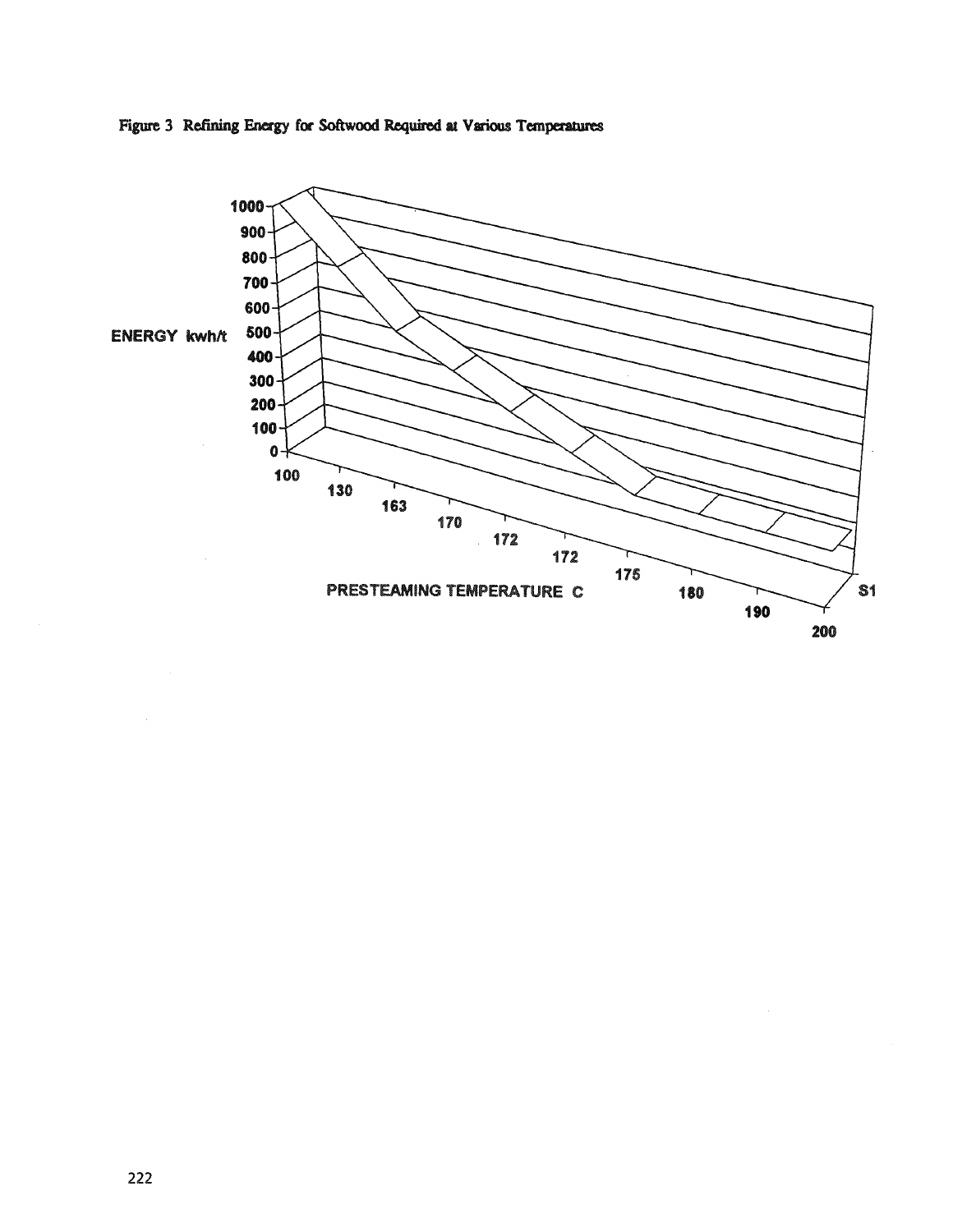| <b>Bauer McNett</b><br><b>Classification</b> | <b>Primary TMP</b><br>% @ 355 ml CSF | <b>Secondary TMP</b><br>% @ 85 ml CSF |  |
|----------------------------------------------|--------------------------------------|---------------------------------------|--|
| R 14                                         | 18.9                                 | 69                                    |  |
| 14/28                                        | 27.4                                 | 25.3                                  |  |
| 28/48                                        | 16.5                                 | 21.3                                  |  |
| 48/100                                       | 93                                   | 11 O                                  |  |
| 100/200                                      | 7.8                                  | 96                                    |  |
| P200                                         | 20.1                                 | 25.9                                  |  |

|  |  | Table 7 Fibre Distribution from Primary and Secondary Refining |  |  |  |  |  |
|--|--|----------------------------------------------------------------|--|--|--|--|--|
|--|--|----------------------------------------------------------------|--|--|--|--|--|

The concept outlined here has been evaluated in depth both in pilot plant studies and on full scale 350 t/d system in Europe. Pilot plant studies indicate energy savings in the order of 20-30%. Full scale studies on a· two stage double disc system indicated energy savings of about 20% and using the reject refiner in the thermo-pulping mode also suggested energy savings of 20%.

## Equipment modification required

Converting conventional TMP system to thermo-pulping requires additional equipment to be added to ensure a rapid but homogeneous temperature rise through the pulp mass. Modifications have to be made to the design of the secondary refiner to allow this refiner to operate at the higher temperature/pressure involved in the thermo-pulping process..

### Energy savings

The energy saving predicted obtained in initial work has been about 30% or 500-650 kWh/t. This would reduce the energy requirement from to produce a TMP from 2200-2000 kWh/t to 1350-1700 kWh/t. There is significant evidence from trials in Europe that the energy reduction will be over 600 kWh/t This will reduce the energy demand for TMP to equivalent to that of stone groundwood and if the recovered steam from the TMP can be used then TMP will become the most energy efficient mechanical pulping process.

### Off-peak production.

This decrease in energy requirement will enable an increase in production. If the increase in production is not required, and is sufficiently large, then the mill may be able to take advantage of off peak power where off-peak rates are available,. This will offer the mill further opportunity to reduce electrical costs. It is envisaged that an additional TMP storage tank will need to be constructed.. During off peak times the TMP system will be operated in such a manner as to fIll this tank, while at peak periods, a portion of the TMP system is shut down and the level in this tank is drawn down.

#### CONCLUSIONS

- 1. Energy reduction technology in mechanical pulping will be implemented in the coming years.
- 2.. Increased throughput and increased rotational speed will be implemented by a number of mill having the appropriate tackle.
- 3.. Post refining technology will be more widely utilized.
- 4. Thermo-pulping technology, if successfully implemented in the coming months, will be widely accepted.
- 5.. As electrical costs rise mills will consider adopting energy conservations strategies such as off-peak operations..